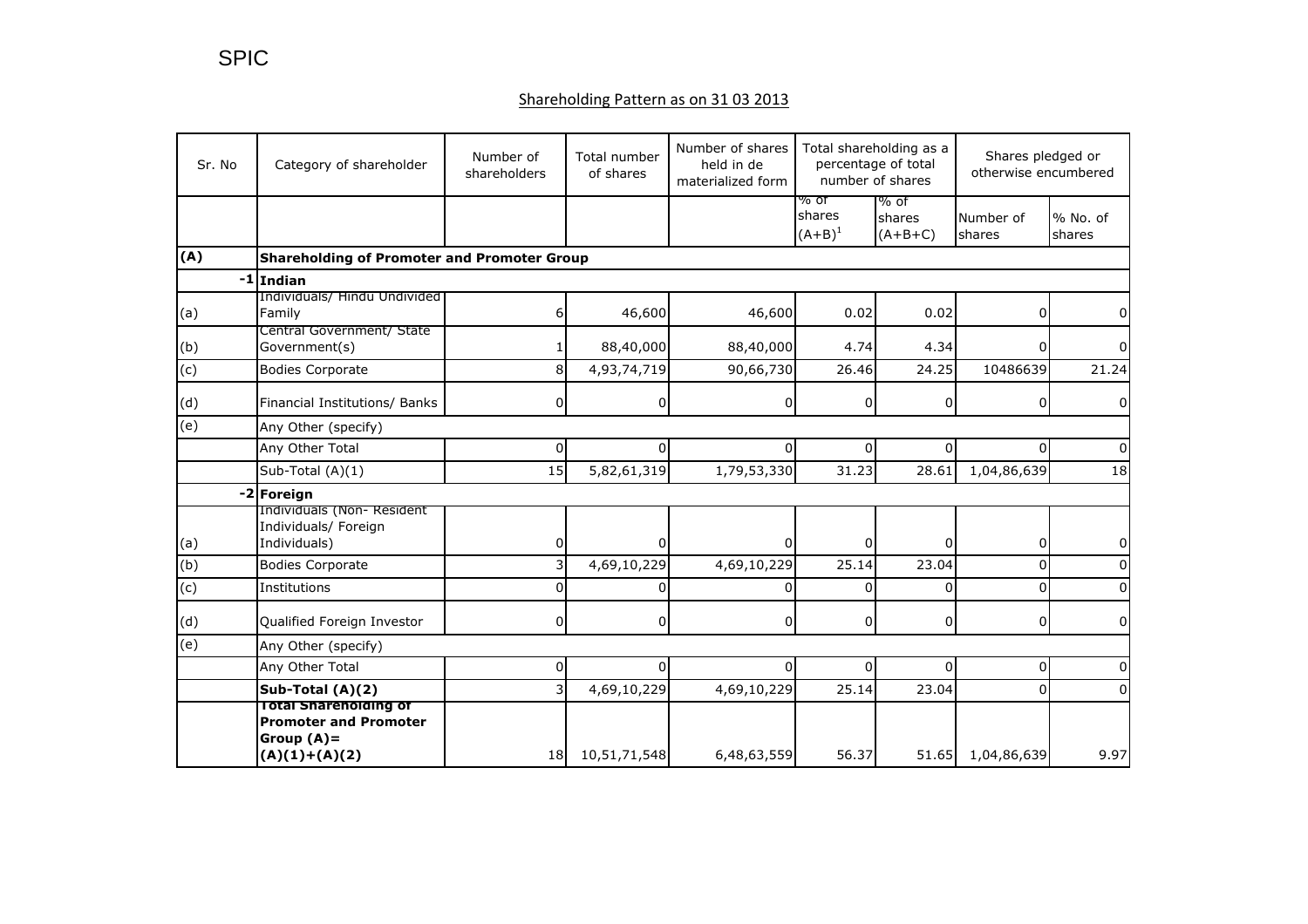| (B)                       | Public shareholding <sup>3</sup>                                                       |                 |                |                |                |             |                |                |  |
|---------------------------|----------------------------------------------------------------------------------------|-----------------|----------------|----------------|----------------|-------------|----------------|----------------|--|
|                           | -1 Institutions                                                                        |                 |                |                |                |             |                |                |  |
| (a)                       | Mutual Funds/ UTI                                                                      | 15              | 1,84,124       | 1,71,774       | 0.1            | 0.09        | $\Omega$       | 0              |  |
| (b)                       | Financial Institutions/ Banks                                                          | 24              | 54,96,904      | 54,40,170      | 2.95           | 2.7         | 0              | $\Omega$       |  |
| (c)                       | Central Government/ State<br>Government(s)                                             | 0               |                |                | 0              | 0           | 0              | 0              |  |
| (d)                       | Venture Capital Funds                                                                  | 0               | $\Omega$       | $\Omega$       | $\overline{0}$ | $\Omega$    | 0              | $\Omega$       |  |
| $\overline{e}$            | <b>Insurance Companies</b>                                                             | 3               | 7,44,447       | 6,71,816       | 0.4            | 0.37        | $\pmb{0}$      | 0              |  |
| (f)                       | Foreign Institutional<br>Investors                                                     | 15              | 7,99,563       | 7,91,413       | 0.43           | 0.39        | $\mathbf 0$    | $\Omega$       |  |
| (g)                       | Foreign Venture Capital<br>Investors                                                   | 0               | $\overline{0}$ | $\Omega$       | 0              | $\mathbf 0$ | 0              | $\Omega$       |  |
| (h)                       | Qualified Foreign Investor                                                             | 0               | $\mathbf 0$    | $\overline{0}$ | 0              | $\mathbf 0$ | 0              | 0              |  |
| (i)                       | Any Other (specify)                                                                    |                 |                |                |                |             |                |                |  |
|                           | Any Other Total                                                                        | 0               | $\overline{0}$ | $\Omega$       | 0              | 0           | $\overline{0}$ | $\Omega$       |  |
|                           | Sub-Total $(B)(1)$                                                                     | $\overline{57}$ | 72,25,038      | 70,75,173      | 3.87           | 3.55        | $\overline{0}$ | $\Omega$       |  |
| $-2$                      | <b>Non-institutions</b>                                                                |                 |                |                |                |             |                |                |  |
| (a)                       | <b>Bodies Corporate</b>                                                                | 840             | 1,34,97,615    | 1,22,13,256    | 7.23           | 6.63        | $\Omega$       | $\Omega$       |  |
| $\overline{(\mathsf{b})}$ | Individuals                                                                            |                 |                |                |                |             |                |                |  |
| (i)                       | Individual shareholders<br>holding nominal share<br>capital up to Rs. 1 lakh           | 70,856          | 3,39,42,857    | 3,39,33,474    | 18.19          | 16.67       | 0              | $\overline{0}$ |  |
| (ii)                      | Individual shareholders<br>holding nominal share<br>capital in excess of Rs. 1<br>lakh | 522             | 2,49,26,063    | 2,48,70,013    | 13.36          | 12.24       | 0              | $\overline{0}$ |  |
| (c)                       | Qualified Foreign Investor                                                             | 0               | $\overline{0}$ | 0              | 0              | 0           | 0              | $\Omega$       |  |
| $\overline{d}$            | Any Other (specify)                                                                    |                 |                |                |                |             |                |                |  |
|                           | (i) Trusts                                                                             | 4               | 17000          | 17000          | 0.01           | 0.01        | <b>NA</b>      | <b>NA</b>      |  |
|                           | (iv) OCBs                                                                              | 2               | 39800          | 39150          | 0.02           | 0.02        | <b>NA</b>      | <b>NA</b>      |  |
|                           | (iii) NRIs                                                                             | 452             | 1616628        | 1601982        | 0.87           | 0.79        | <b>NA</b>      | <b>NA</b>      |  |
|                           | (ii) Clearing Members                                                                  | 44              | 136987         | 136987         | 0.07           | 0.07        | <b>NA</b>      | <b>NA</b>      |  |
|                           | Any Other Total                                                                        | 502             | 18,10,415      | 17,95,119      | 0.97           | 0.89        | $\Omega$       | $\Omega$       |  |
|                           | Sub-Total(B)(2)                                                                        | 72,720          | 7,41,76,950    | 7,28,11,862    | 39.76          | 36.43       | $\Omega$       | $\Omega$       |  |
|                           | <b>Total Public Shareholding</b><br>$(B)=(B)(1)+(B)(2)$                                | 72,777          | 8,14,01,988    | 7,98,87,035    | 43.63          | 39.97       | 0              | 0              |  |